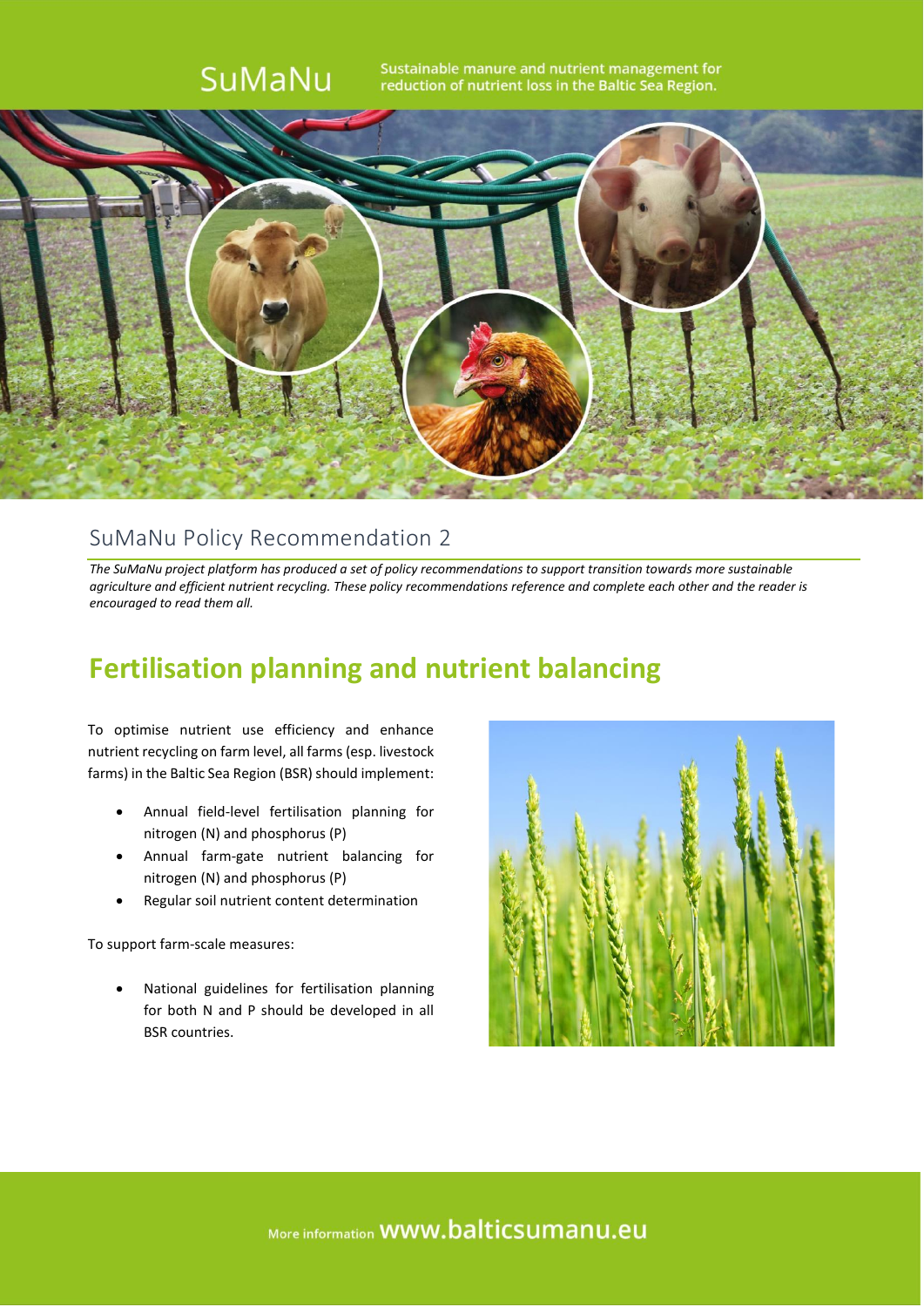## Sustainable fertilisation planning

To avoid overfertilisation, increase nutrient-use efficiency and ensure sufficient crop nutrient supply, N and P fertilisation should be planned annually on a field parcel level. N and P are not only the most critical crop nutrients for crop production but also the major nutrients causing deterioration of surface and ground waters. Phosphorus is also a non-renewable resource with finite mineral reserves. Fertilisation planning should be based on the national fertiliser guidelines that take account crop need, expected crop yield and soil fertility.

#### **National guidelines**

Guidelines for both N and P application rates should be developed on a national level to provide a framework that considers economically optimum fertilisation together with limiting risk for nutrient losses. The guidelines should be updated regularly to account for results from field trials, new varieties, price estimates (fertilisers and crops), and must be within maximum application rates which should be common for all countries for both N and P (see also Policy Recommendation 1).

National guidelines should consider nutrient requirements for expected yields of relevant crops, previous crops in the rotation, previous applications of manure or other organic fertilisers and relevant soil characteristics. Soil characteristics should be determined by soil analysis on a regular basis.

#### **Manure use**

Manure use in the fertilisation plan must be based on the N and P contents in the manure, determined according to national standards (see also Policy Recommendation 3), not excluding the share of nutrients lost due to spreading techniques or timing. This offers incentive to use better manure management techniques and practices (see also Policy

Recommendation 3). Only after the sustainable use of manure has been planned, should additional fertilisers be considered if needed to meet crop requirements for expected yields.

#### **Record keeping**

It is essential to keep records of the fertiliser planning and use. Thus, we recommend promoting the use of FaST (Farm Sustainability Tool for Nutrients) that is proposed in the framework of the Good Agricultural and Environmental Conditions (GAECs) as part of the new common agriculture policy (CAP) proposal. This tool is being developed to help farmers to manage nutrients sustainably and to increase the digitalisation of the agricultural sector.

### Farm-gate nutrient balancing

Nutrient balances are tools to keep track of nutrient flows on the farm. Farm-gate balances can help farmers to optimise nutrient use, improve farm economy and give an overview of potential environmental risks from their operations.

Farm-gate nutrient balances are calculated as the difference between nutrients imported and exported to the farm and should be done annually to follow changes in nutrient use efficiency on the farm. Nutrient inputs come from seeds, feeds, animals, and various fertilisers that are brought to the farms, as well as symbiotic and asymbiotic N fixation and atmospheric nutrient deposition. Nutrient output occurs when main products leave the farm e.g. animals, eggs, milk, crops that are sold from the farms, and potentially manure if spread on another farm.